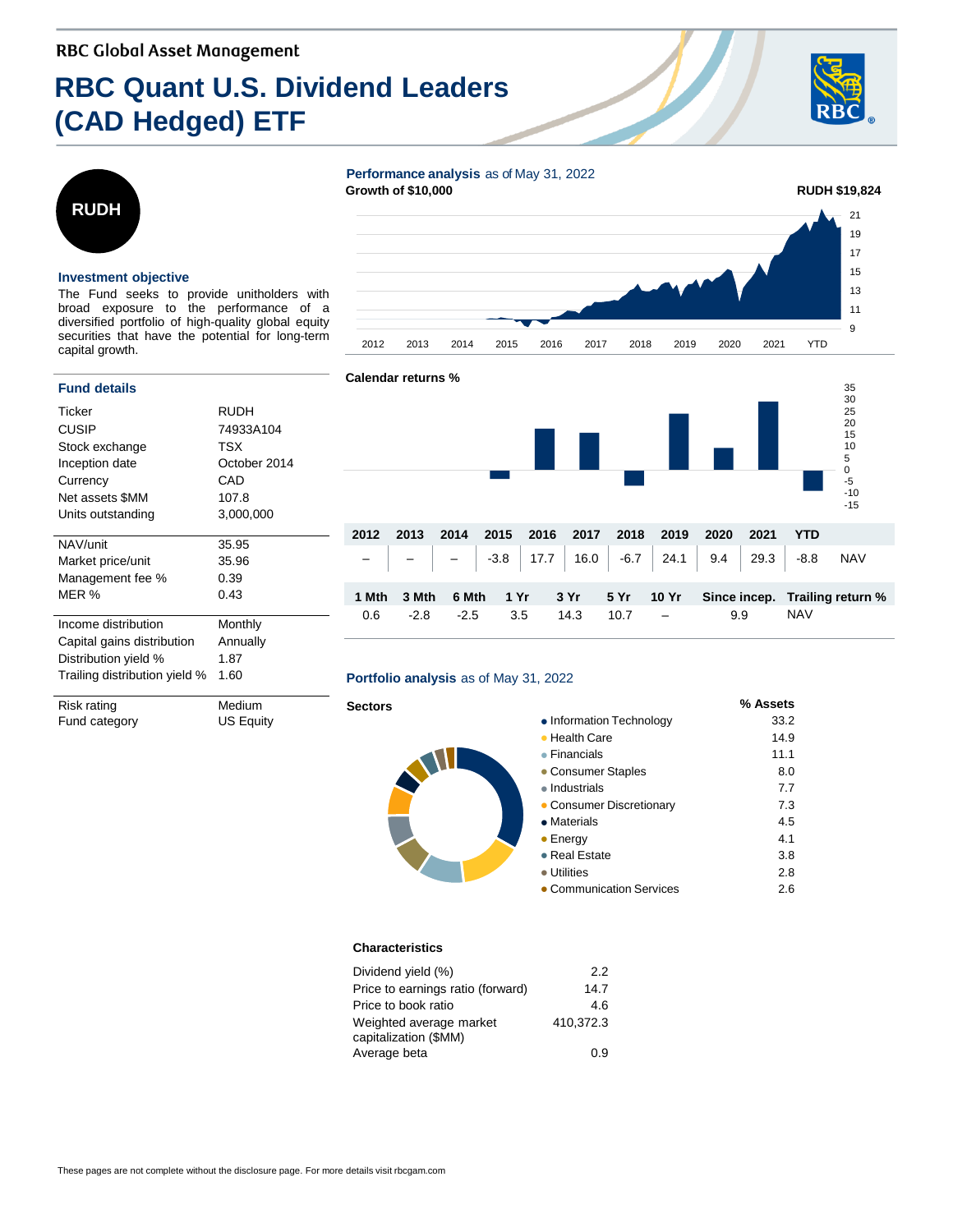#### **Portfolio analysis continued** as of May 31, 2022

| Top 10 holdings                    | % Assets |
|------------------------------------|----------|
| Microsoft Corp                     | 9.5      |
| Apple Inc                          | 8.3      |
| Mastercard Inc - Class A Shares    | 2.7      |
| Ameriprise Financial Inc           | 2.7      |
| Altria Group Inc                   | 2.6      |
| UnitedHealth Group Inc             | 2.1      |
| Visa Inc - Class A Shares          | 2.0      |
| AmerisourceBergen Corp             | 2.0      |
| Philip Morris International Inc    | 1.6      |
| Pfizer Inc.                        | 1.6      |
| Total % of top 10 holdings         | 35.1     |
| Total number of portfolio holdings | 136      |

| <b>Distributions</b><br>$$$ /unit* | YTD  | 2021 | 2020 | 2019 | 2018 | 2017                     |      | 2016 2015                | 2014 | 2013 | 2012 |
|------------------------------------|------|------|------|------|------|--------------------------|------|--------------------------|------|------|------|
| Interest                           |      | 0.00 | 0.00 | 0.00 | 0.00 | 0.00                     | 0.00 | 0.01                     | 0.00 |      |      |
| Canadian dividends                 |      |      |      |      |      |                          |      |                          |      |      |      |
| Foreign dividends                  |      | 0.63 | 0.66 | 0.75 | 0.70 | 0.62                     | 0.50 | 0.49                     | 0.08 |      |      |
| Foreign taxes paid                 |      | 0.10 | 0.10 | 0.12 | 0.11 | 0.10                     |      |                          |      |      |      |
| Capital gains                      |      | 4.23 | 0.80 | 1.93 | 1.62 | 1.53                     | 0.87 | 0.00                     | 0.03 |      |      |
| Return of capital                  |      |      | 0.07 | 0.02 | 0.00 | $\overline{\phantom{0}}$ | 0.00 | $\overline{\phantom{m}}$ | 0.01 |      |      |
| <b>Total distributions</b>         | 0.25 | 4.75 | 1.42 | 2.57 | 2.21 | 2.05                     | 1.37 | 0.50                     | 0.12 |      |      |

\*Income type characterization and foreign taxes paid for the previous year, are reported at or around February month-end. Distributions reported are for the same series as the performance analysis. For distributions on other series please visit rbcgam.com/etfs.

#### **Reasons to invest**

- Attractive dividend yield with long-term growth potential
- Quantitative multi-factor approach used to gauge a company's financial strength
- Emphasizes consistent and growing dividend payers